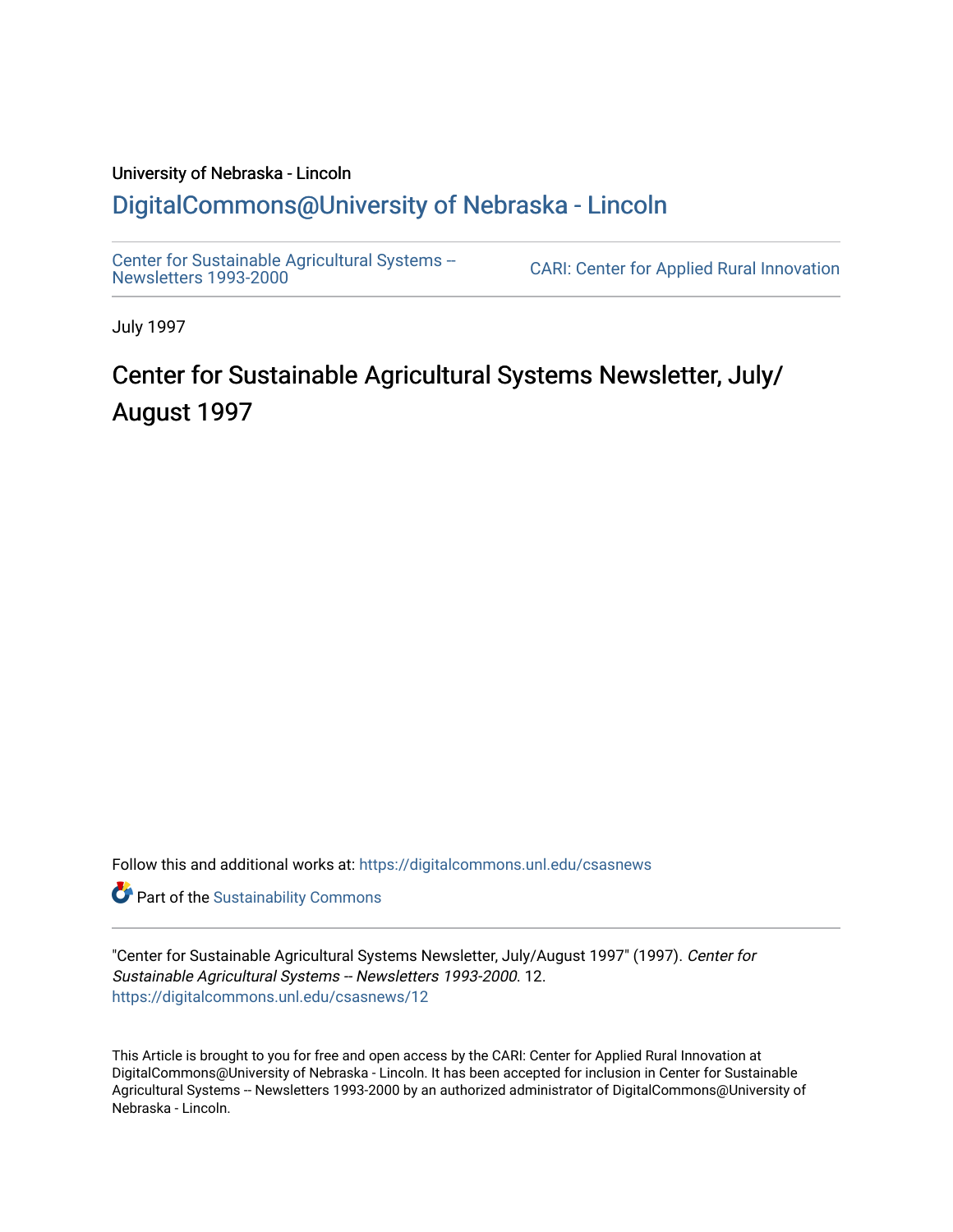# **Center for Sustainable Agricultural Systems Newsletter**

**July-August 1997** 

#### **SARE Announces Two Grant Opportunities**

The North Central Region (NCR) Sustainable Agriculture Research and Education (SARE) program is requesting applications from researchers, educators, nonprofit organizations and others for competitive grants addressing environmental, economic and social agricultural improvements. The Region currently has two applications available:

1) Annual Call for Preproposals, due September 12, 1997;

2) Special Call for Proposals on Innovative Marketing Strategies, due January 23, 1998.

Approximately \$1.3 million will be available for funding projects in FY 1998, with \$300,000 of that total earmarked for the special call.

*Preproposals*—Priority areas are: Emerging Issues; Integration and Diversification of Farming Systems; Sustainable Livestock Systems; Networking; and Environmentally Sound Management Practices.

*Marketing Proposals*—Proposals are requested that address issues of developing and maintaining marketing infrastructure for sustainable products of current and potential importance to the region and nation. Consumer education should be a key consideration, emphasizing the importance of supporting local food systems and associated benefits for the environment, the local economy, the health of communities and small farms, nutritional value, and enhanced quality of life. Cross-sector efforts including producers, marketers, processors, retailers, wholesalers and consumers are encouraged. Priority areas are: Improving producers marketing relationships with local and regional consumers and businesses; Addressing farmer/rancher barriers to developing and managing these relationships; Assisting with the development of community markets and producer-owned cooperatives; Involving farmers/ranchers in institutional policy development in marketing; Examining consumer preferences of local and regional food; and Developing outreach to train business owners and managers on linking to local producers of sustainable agriculture products.

Applicants must reside in the North Central Region: Illinois, Indiana, Iowa, Kansas, Michigan, Minnesota, Missouri, Nebraska, North Dakota, Ohio, South Dakota, and Wisconsin.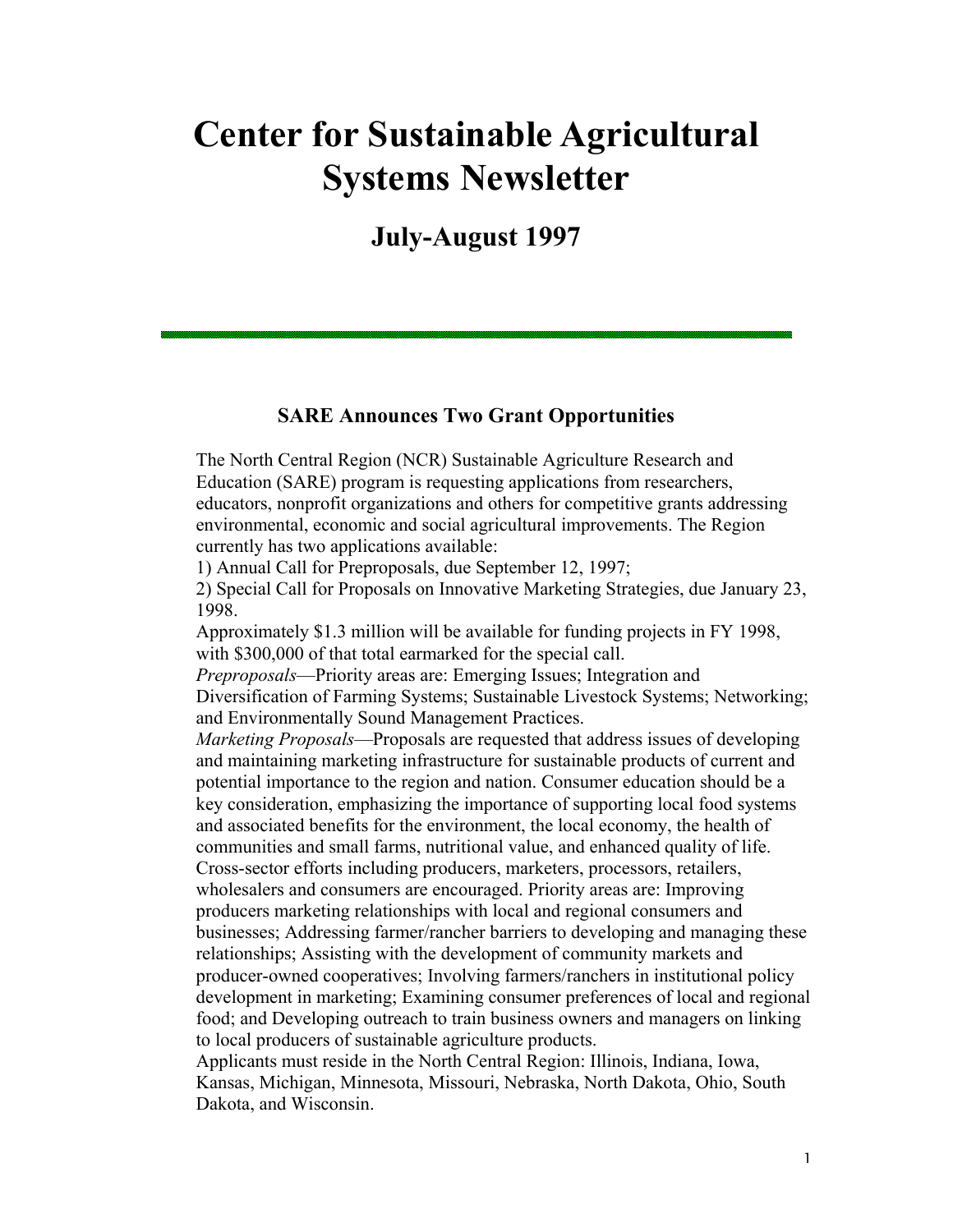For more information or to obtain application materials, contact NCR SARE, 13A Activities Bldg., UNL, Lincoln, NE 68583-0840, 402-472-7081; sare001@unlvm.unl.edu,http://www.ces.ncsu.edu/ncrsare.

#### **A Woman's Place on the Farm**

South Dakota Extension Agent Deb Sundem says the face of women in agriculture is changing. Once thought to be a complement to her husband's business, the farm, women are now often heavy equipment operators, market forecasters, pubic relation agents, financial planners, accountants, mechanics, and animal husbandry specialists. They also continue to manage the household and care for the children. A 1994 study indicated farm women put in 68 domestic work hours, 22 farm chore hours, 5 volunteer hours, and 30 hours of off-farm work hours per week. The study valued farm wife work at \$27,500 compared to \$23,700 for men in agriculture.

In the late 1970s and 1980s many farm wives took off-farm jobs to provide health insurance and extra farm income. Once considered farm wives, these women now think of themselves as farm partners. The Farm Research Institute in Illinois found that 65% feel they are full partners with their husbands. More women are full-time farmers; since 1982, according to the latest U.S. Census, the number of women farmers has increased 8.2% and now numbers 145,156.

In a 1996 study conducted by Julia K. Rembert, present and former women activists from Nebraska and Iowa were interviewed to learn why they were involved in the farm crisis of the 1980s. Most women said they wanted the public to understand the farmer's needs. They understood that the voice of the family farmer would be better heard from a farm wife speaking before legislators or the press than the farmer's voice from his tractor seat. Also, it was easier for them to be away from the farm for short times. As partners in the farm, they could address business concerns and raise the human and family issues as well. These women could see that bad legislation and public policy could threaten a farm as much as bad weather and poor markets.

Source: *The Beginning Farmer*, June 1997, published by the Center for Rural Affairs.

Editor's Note: The 1997 Women In Agriculture Conference on September 11-12 in Kearney, Nebraska, will feature a Sustainable Ag Panel assembled and moderated by Cris Carusi. For more information, contact Deb Rood, 800-535- 3456.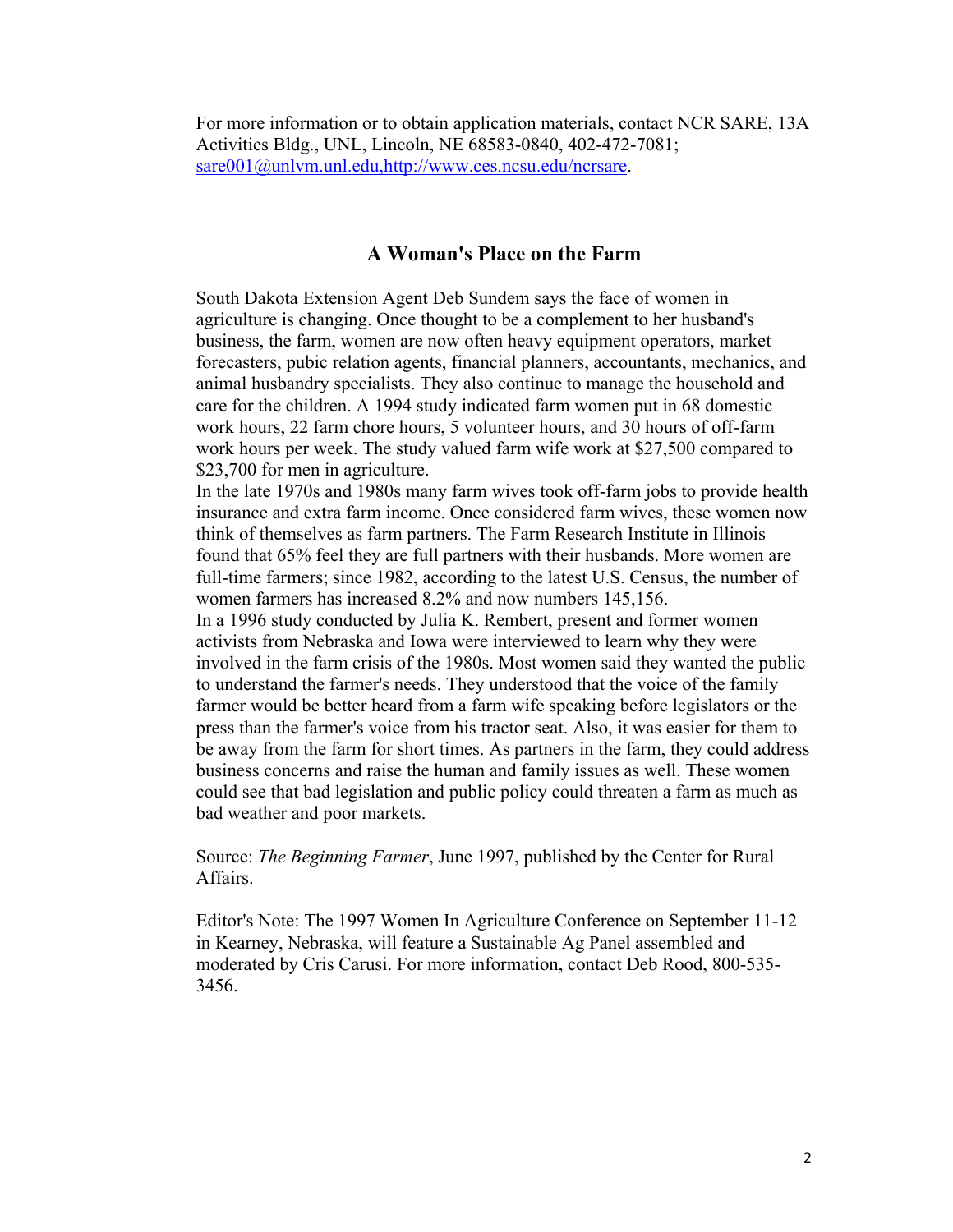# **Economic, Environmental and Sociological Effects of Whole-Farm Production Systems in Eastern Nebraska**

#### *Fourth in a four-part series:* **Alternative Production Systems and Quality of Life**

*[With primary funding from an Agriculture in Concert with the Environment (ACE) grant, a team of UNL researchers conducted one of six regional studies that is being aggregated to assess the national impact of moving toward a more sustainable agriculture. The goal of the Nebraska project was to study existing whole-farm system groups along a continuum from "conventional" to "alternative" and compare the economic, environmental, and sociological performance/characteristics of each group. Team members of the 1993-1996 study were Glenn Helmers, Kevin Bernhardt, John Allen, Alice Jones, and William Powers. Authors of the following are John Allen and his associate Brenda Johnson.]*

As an extension of the ACE project, a quality of life component was added to the study funded by the North Central Sustainable Agriculture Research Program. Three farming systems were identified by a cluster analysis of a statewide survey of cropping practices: continuous corn, no-till, and integrated (see part one of this series in Jan-Feb 1997 issue). To assess quality of life outcomes associated with these farming systems and their adjacent communities, three objectives were identified: 1) analyze the linkages of four whole farm systems in northeastern Nebraska to surrounding communities; 2) analyze how these farm systems are perceived to influence local community well-being; and 3) analyze probable structural impacts of the four systems on farms and rural communities in northeastern Nebraska.

Sustainable agriculture proponents often argue in the literature that smaller scale, more diversified farms will produce greater benefits for the surrounding community than will continued growth of monocultural, large-scale farming. Based on this literature, one would expect the three agricultural systems to have differential impacts on local communities and the farm households within each system if the size of operation, ownership structure, or hired labor varied significantly. Researchers have focused largely on how farm structure is related to quality of life in nearby communities. Largely ignored is how the community itself may influence farm structure. Of particular interest in this study were how community-level factors, such as marketing structure, local farming heritage and information networks, shaped farm household decisions regarding production practices. How do local community social structures facilitate or constrain farmers' ability to choose more sustainable farming systems? Designing measures relevant to individuals living in rural areas has been challenging. Using methods suggested by the National Sustainable Agriculture Quality of Life Task Force, we compared the quality of life associated with each production system.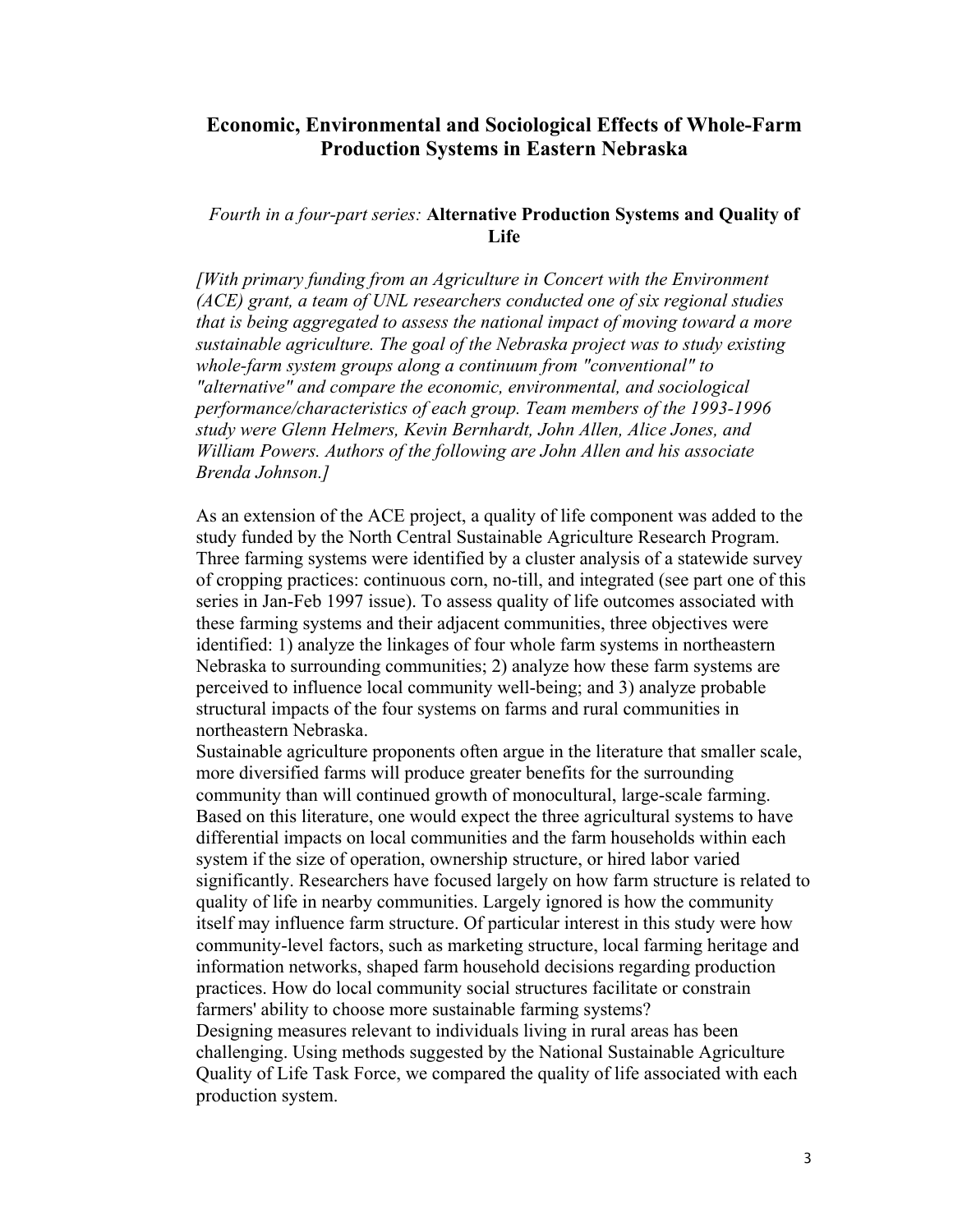#### **Methods**

The study relied on in-depth interviews with farm household and community members following an open-ended interview. Farm households were selected from a statewide survey of farms carried out as part of the ACE-funded project described in this article series. A group of 30 farm families representing the three farming systems identified by cluster analysis residing in a natural resources district (NRD) in the northeastern part of the state agreed to participate in confidential in-depth interviews. Key informants, community members with significant ties to local agriculture, were identified in three communities in the watershed district region for interviews. Case study communities were chosen based on factors presumed to have sociological relevance to the type of farm system operating in the area. Ideas generated in discussions with key community informants and the farm panel were used to design a quantitative survey to measure quality of life issues related to agriculture.

No-till (largest farms). Because of the high percentage of highly erodible land on their farms (56%), over half (60%) of these farmers had gone to minimal tillage systems. They were most likely to do soil testing (82%) and had the highest rate of computer usage in their operations (45%).

Continuous corn (middle-sized farms). These farms were primarily located on flat land along the Platte River valley with easy access to irrigation, hence the group's high percentage of irrigated cropland (71%). They were most likely to rely on anhydrous as a nitrogen source. The group had the least diversified operations, with corn the major source of income.

Integrated (smallest farms). In spite of the smallest average farm size and nearly a third of their farms in highly erodible land, this group did not suffer from lower incomes than the other two farming systems. They relied on more intensive management (i.e., rotations) and livestock operations to increase farm income. The group also shunned debt and had the highest rate of land ownership of all farm systems (67% compared to 49% and 46% for the other two systems). The group was highly reliant on livestock (46% of household income).

#### **Results**

#### **Quality of Life Effects of Each Production System**

- Farm households (i.e., husband and wife) are no longer the key decision makers in many farm operations. New partnerships between fathers and sons or between brothers provide the structure for decision making. Wives are ambivalent about their dismissal from the decision making process.
- Farmers themselves saw few differences among the three production systems. Early innovators faced social ostracization, a process that hinders local knowledge exchange.
- Farmers in each group were considering different options: no-till were considering expansion; continuous corn were considering rediversifying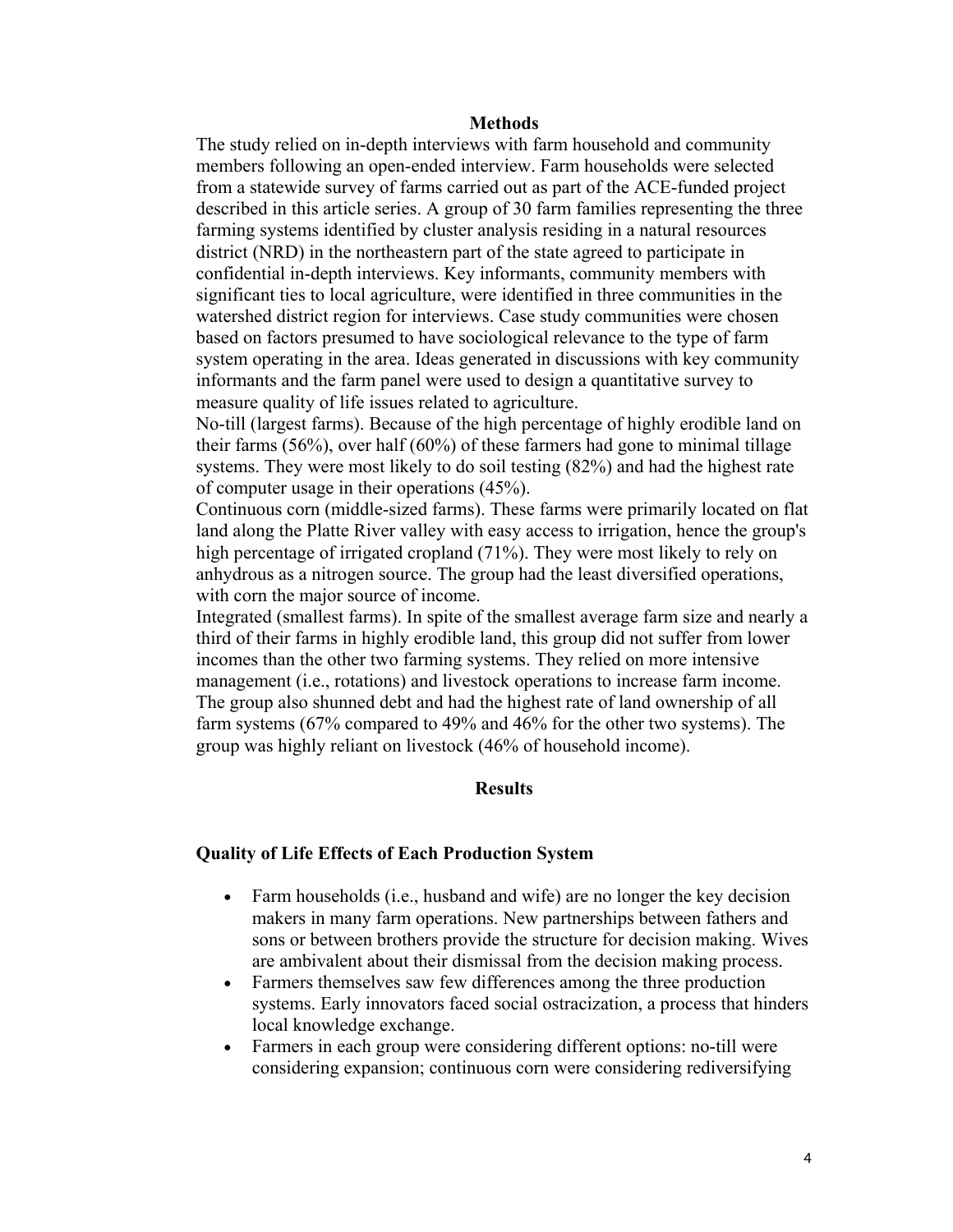into livestock; and integrated were considering moving out of livestock production and further reducing chemical usage.

- Each production system faced different constraints: no-till and continuous corn groups saw labor availability as the central limiting factor; the integrated group was unwilling to take on new farm debt to move away from livestock a significant proportion (46%) of their household income.
- Different norms were apparent in the different groups. No-till and continuous corn groups were primarily concerned about being seen as progressive, timely in production tasks, and producing clean fields as criteria to judge farmers and themselves. The integrated farmers were more concerned about family and environmental issues in their definitions of good farmers. The continuous corn and integrated groups were extremely critical of the expansionism of the no-till group.
- Networks for local knowledge exchange were severely limited in the study region, particularly for integrated farmers attempting to move into new product lines such as fruits and vegetables.
- Adoption of new technologies and techniques is increasingly viewed by farmers in all production systems as a "process" rather than as a one-time event. Two major adoption styles were observed: experimentation and systemic.
- When asked about quality of life, most farmers echoed one common theme: "family time" versus "standard of living." The expansion model of farming pursued by the no-till and continuous corn groups is seen as limiting family time in order to produce a high standard of living. While farmers in those groups saw the tradeoff as necessary, their wives often reported household conflict over the amount of time spent on farm operations. Integrated farms with heavy time commitments to off-farm labor often experienced the same conflict.

# **Quality of Life Effects of Each Production System on the Community**

- Farm household members rarely mentioned specific towns as their community; rather, they often emphasized social relationships.
- Farm household members in all production systems played a variety of roles in their communities such as employees, business owners, consumers and volunteers.
- While farmers in all groups acknowledged that "large" farmers are beginning to bypass local markets (for both marketing and purchases), only a minority of those interviewed were marketing outside their local communities. No-till and continuous corn farmers, who often ran seed dealerships due to their volume purchases, were likely to make seed or chemical purchases outside the region, but to sell to other local farmers.
- Unlike farm purchases, household purchases were more likely to be made in surrounding regional centers.
- While net household income was the same in all three farming systems, the integrated group did have higher rates of off-farm employment than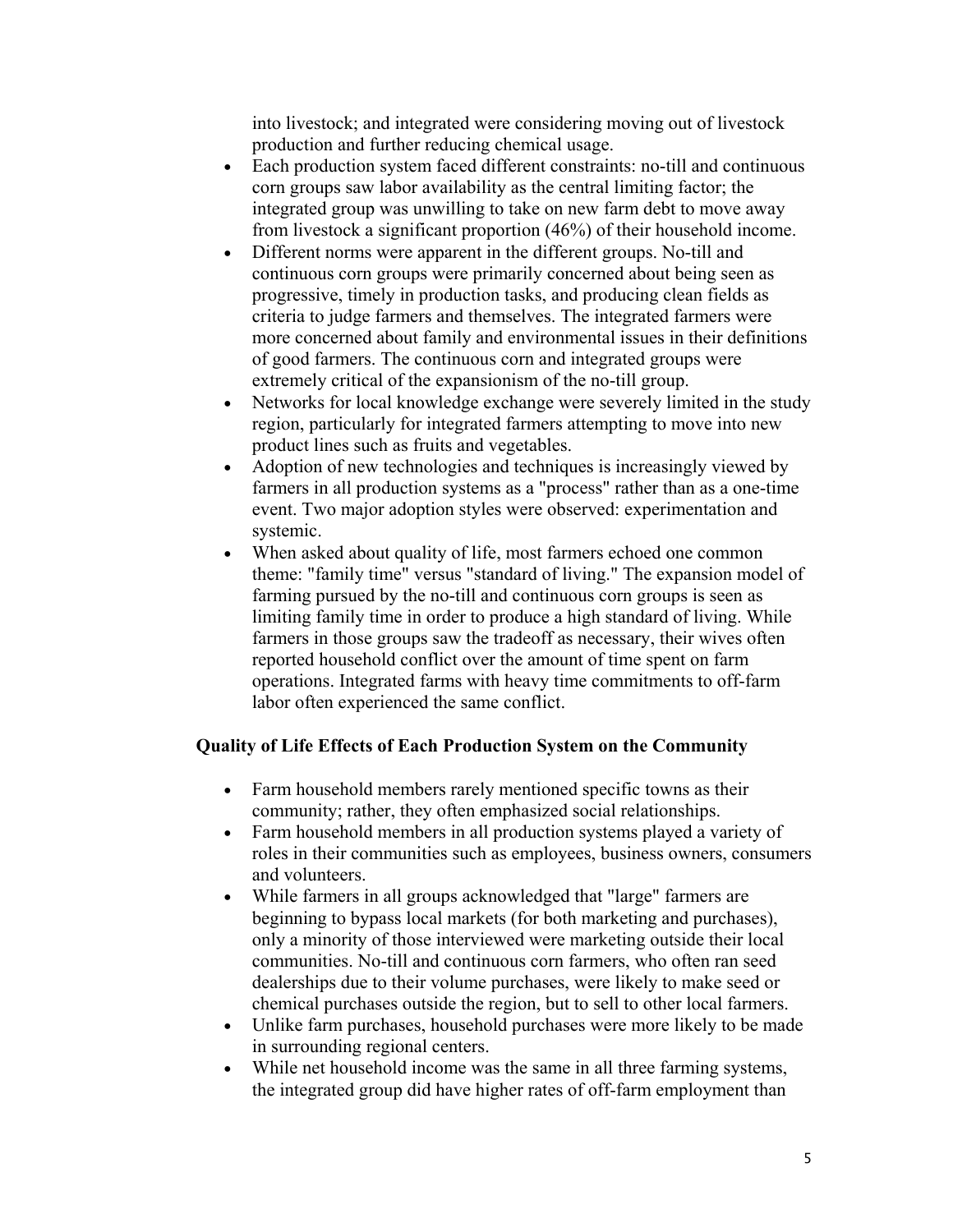the other groups. The no-till and continuous corn groups were more likely to operate other businesses from their homes.

• Few farmers reported local environmental quality issues related to agricultural practices in the region. They typically saw the "environmental problem" as a media issue, and argued that local residents' knowledge of farm practices in the immediate area lessens their perception of risk, and hence, these local residents were unlikely to be concerned about environmental issues related to agriculture.

# **Quality of Life Effects of the Community on Each Production System**

- A major issue facing these farmers is the high rate of land held by elderly or retired farm households. No-till and continuous corn groups were especially concerned about how that land will be disposed of by the families involved. Despite the importance of the land issue, few households reported concrete succession plans.
- Most farmers reported constricted local grain and livestock markets due to market consolidation. While farmers sold to the local co-op, they were often required to haul the grain to the terminal themselves. In short, "all the grain ends up at the terminal anyway."
- The integrated farmers, more reliant on livestock income, were more likely to be concerned about the loss of livestock markets, while grain producers were likely to report that enough interoutlet competition remained to keep grain prices relatively similar across larger and smaller outlets.
- Despite increasing ties outside the local community, farm households continued to emphasize that local friendship ties were important to them. They noted the loss of community "events" which helped foster dense linkages to others in the local community.

Editor's Note: The first article in this series discussed how the producers/production systems were classified into clusters; the second article focused on economic analysis of whole farm systems; the third addressed environmental-economic aspects of the study. For more information about the quality of life study, contact John Allen at 402-472-8012, agec008@unlvm.unl.edu.

# **Nebraska Resources Ideal for Aquaculture**

Fish or farm? With Nebraska's groundwater, electric power, and feedstuffs, both are possible!

This country is the second largest importer of fisheries products in the world. In 1994, U.S. consumers spent nearly \$39.4 billion on fisheries products. Imported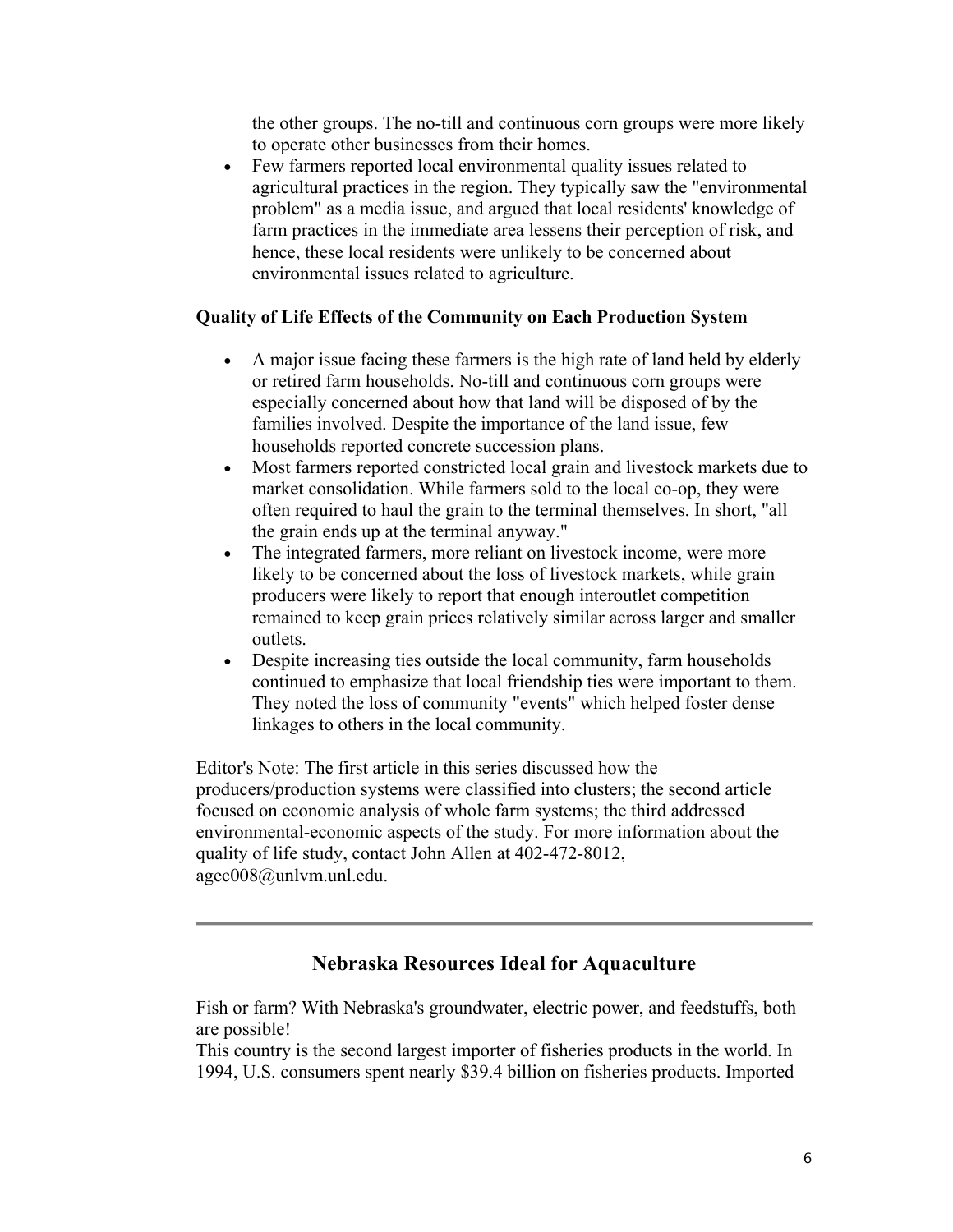fisheries products contribute more to the U.S. trade deficit than any other food or agriculture commodity.

Projections indicate that U.S. demand for fisheries products could increase 30% by the year 2000 and that worldwide demand will expand 70% by 2025. If demands live up to these expectations, there will be a great need to find new sites for developing aquaculture industries, as most wild capture fisheries have been severely depleted.

This potential need for suitable aquaculture sites may represent an opportunity knocking for Nebraska. Three assets that make this state an ideal place to foster an aquaculture industry are: 1) a great abundance of groundwater; 2) an ability to produce aquatic feedstuffs in large volume; and 3) the widespread availability of low-cost electric power.

Currently more than 85% of Nebraska's groundwater is used for crop irrigation. Ultimately, any major aquaculture industry in Nebraska probably would be integrated with agriculture, underscoring the "low-consumptive" use aquaculture makes of water.

Most U.S. aquaculture employs groundwater pumped from wells. For continuous pumping, access to three-phase electricity is best. Nebraska's commercial electric rates are among the lowest in the nation.

Feedstuffs in many instances account for approximately 50% of aquaculture operating costs. Nebraska has abundant supplies of low-cost feed ingredients, ingredient processing plants and feed mills necessary to manufacture aquaculture feeds.

#### **Additional factors that make aquaculture ideal in Nebraska include the following points:**

- a tradition of cooperation between state and local government and private enterprise regarding agriculture-related enterprises;
- a comparatively user-friendly regulatory environment;
- relatively low land and labor costs;
- an earnest, hard-working labor force;
- a location central to major markets and distribution points;
- an outstanding transportation system, including major railroads and a trucking industry that can handle perishable products.

An examination of Nebraska's hydrogeology, soil types and power availability will provide insight of those areas best suited to sustain an aquaculture industry. For more information, contact Terry Kayes, UNL aquaculture specialist, 402-472- 8183, fofw023@unlvm.unl.edu.

Editor's Note: There are five regional aquaculture centers established by Congress and administered by USDA. You can learn about the North Central Regional Aquaculture Center by visiting the following Web site: http://www.ansc.purdue.edu/aquanic/ncrac/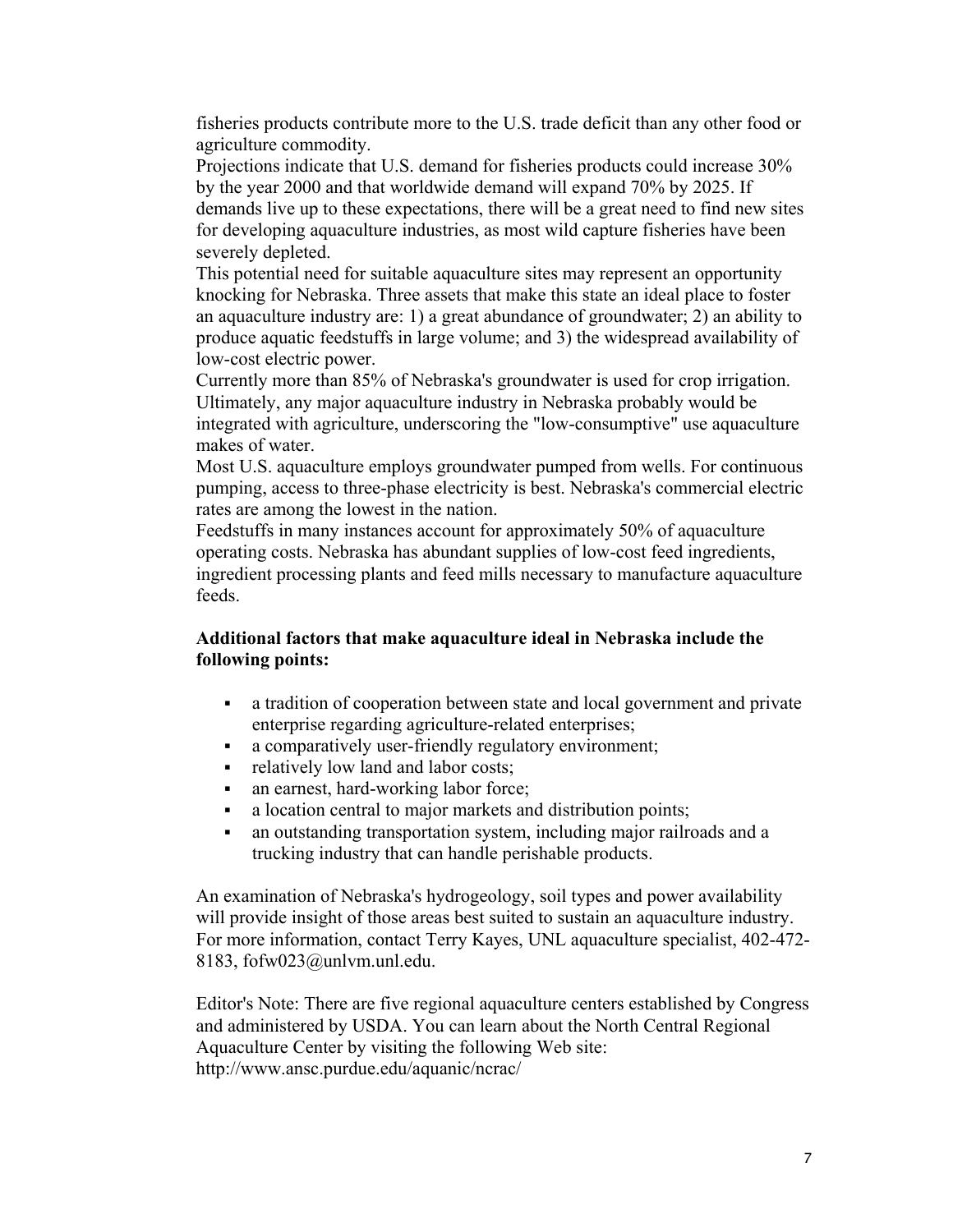# **Glickman Announces National Commission on Small Farms**

On July 16, 1997 Agriculture Secretary Dan Glickman announced the formation of a national commission to study the problems of small and limited resource farmers and recommend ways to help them. Glickman directed the commission to look at a wide range of programs and issues, including credit, risk management, education, and outreach, and to recommend improvements to better serve small and beginning farmers. The commission will also look at ways in which USDA can ensure that small farms are treated fairly and have an equal opportunity to compete in vertically-integrated agricultural systems, and at ways to encourage small farms to adopt farm operations and production practices, such as valueadded cooperatives or direct marketing, that can help to improve their profitability.

Glickman said, "The average age of an American farmer today is 58. We need to do more to encourage the younger generation to farm, and we must continue to find ways to help small and disadvantaged producers find ways to make a decent living, keep their land, and make their small farms economically viable." Among Commission members is Chuck Hassebrook, who has worked for many years for the Center for Rural Affairs in Walthill, Nebraska, and who is also a member of the University of Nebraska Board of Regents. The commission's report will be released this fall.

# **Diverse Strategies for Diverse Crops**

York and Aurora area farmers shared successful marketing and soil management strategies with participants in a recent field day which started at John Ellis' Libby Creek Community Supported Agriculture (CSA) Farm. From mid May to late September 60 CSA members pick up their half-bushels of five or six varieties of fresh vegetables and herbs once a week at convenient locations. Libby Creek has been in operation three years and is one of the first CSAs in Nebraska. The CSA structure helps consumer and grower develop a close relationship. Members develop a feel for the management and risks of growing vegetables. John adjusts his plantings to members' tastes and encourages sampling of different items through recipes.

At Paul Huenefeld's farm near Aurora we learned about his composting method. Paul produces a high-quality compost to improve soil tilth and microbially active organic matter for better soil health. He operates a six-year rotation of cornsoybeans-corn-soybeans-oats-alfalfa on his section, three quarters of which are certified organic. The compost is combined in a mixture of 50% manure, 30% straw, 10% subsoil clay, and 10% finished compost. The clay helps tie up nitrogen usually lost to volatilization from the process. Paunch manure from a Grand Island packing plant is added to manure from his livestock to supply added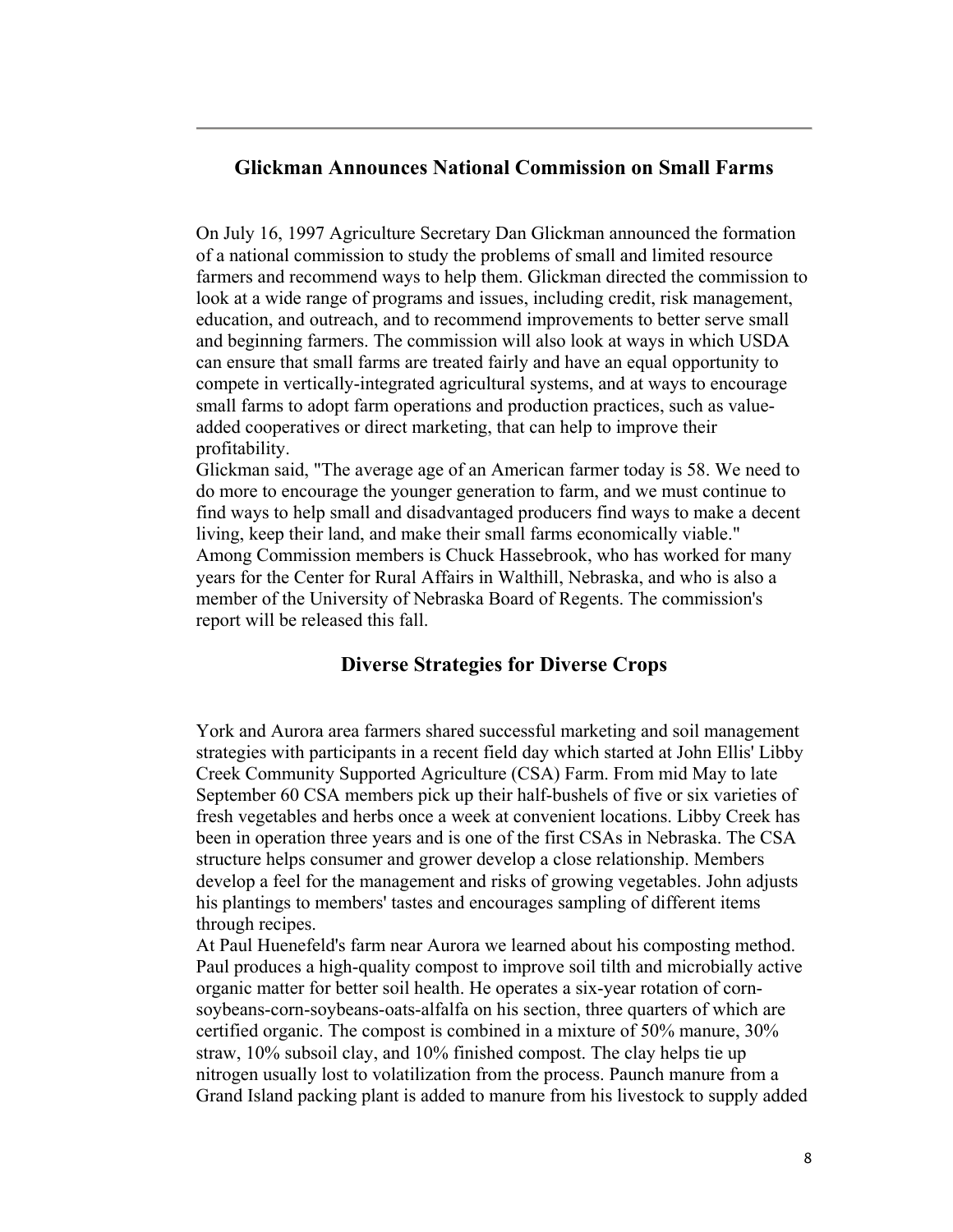nutrients. A micronutrient package solution is added to aid in decomposition and improve the microbial biomass of the compost. Paul uses machinery specially designed to turn compost to make a usually cumbersome job easy. The four-foot high windrow of compost is monitored with temperature and carbon dioxide gauges to measure the level of microbial activity in the pile. The pile is turned often to keep decomposition aerobic and below 160o F to maintain the microbial population. Paul usually turns his pile 20-25 times for a finished product in two months of beautiful coffee-ground textured compost. Finished compost is usually added at the rate of 5-7 tons/acre after the first rotation of soybeans in the fall to help supply nutrients for the next rotation of corn.

The final stop was The Grain Place, operated by David Vetter and family in Marquette. They process a wide range of products including popcorn, hot cereals, bird diets, soybeans, and corn for national distribution, with primary emphasis on the organic food market. Since their start in 1980, the Vetter family has engineered and developed much of the operation's components themselves. With the increasing demand for organic foods, business has been growing by at least 14% per year. David relates the importance of supporting similar activities and developing long- term relationships with growers. With the fast growth of organic products, he fears the organic network will lose these important connections and parallel mainstream production practices as more private investors move into the field.

The farm operation at The Grain Place has 250 acres of certified organic production in a unique five-year rotation of corn-soybeans-popcorn-forage-small grains. Rotational grazing complements the cropping system, which increases the management options. Livestock run on corn stalks and oats after harvest and cycle nutrients. Rotations that include crops with different rooting depths increase the efficiency of nutrient capture and cycling. The farm operation has reduced inputs by one-third over the last 20 years, with a yield increase of nearly 40%. David says they could get a higher yield out of the system for some crops, but other parts in the system would be disrupted. Their strategy is to take a "system average" to determine the best rate of production.

*Submitted by Larry Cutforth and Chuck Francis*

The Center for Sustainable Agricultural Systems bimonthly newsletter is currently available free in hard copy to U.S. addresses, and electronically via: SANET, PENPages, and the internal IANRNEWS. Current and back issues, along with other sustainable agriculture information is also available on the Internet: http://www.ianr.unl.edu/ianr/csas/ For comments or questions, or to be added to the mailing list for hard copy, contact the editor at the masthead address, or e-mail  $csas001@$ unlym.unl.edu.

#### **Did You Know...**

**According to a recent USDA report, "Estimating and Addressing America's Food Losses," 91 billion pounds of food were lost by consumers and foodservice in 1995. See highlights at http://www.econ.ag.gov/whatsnew/feature/.**